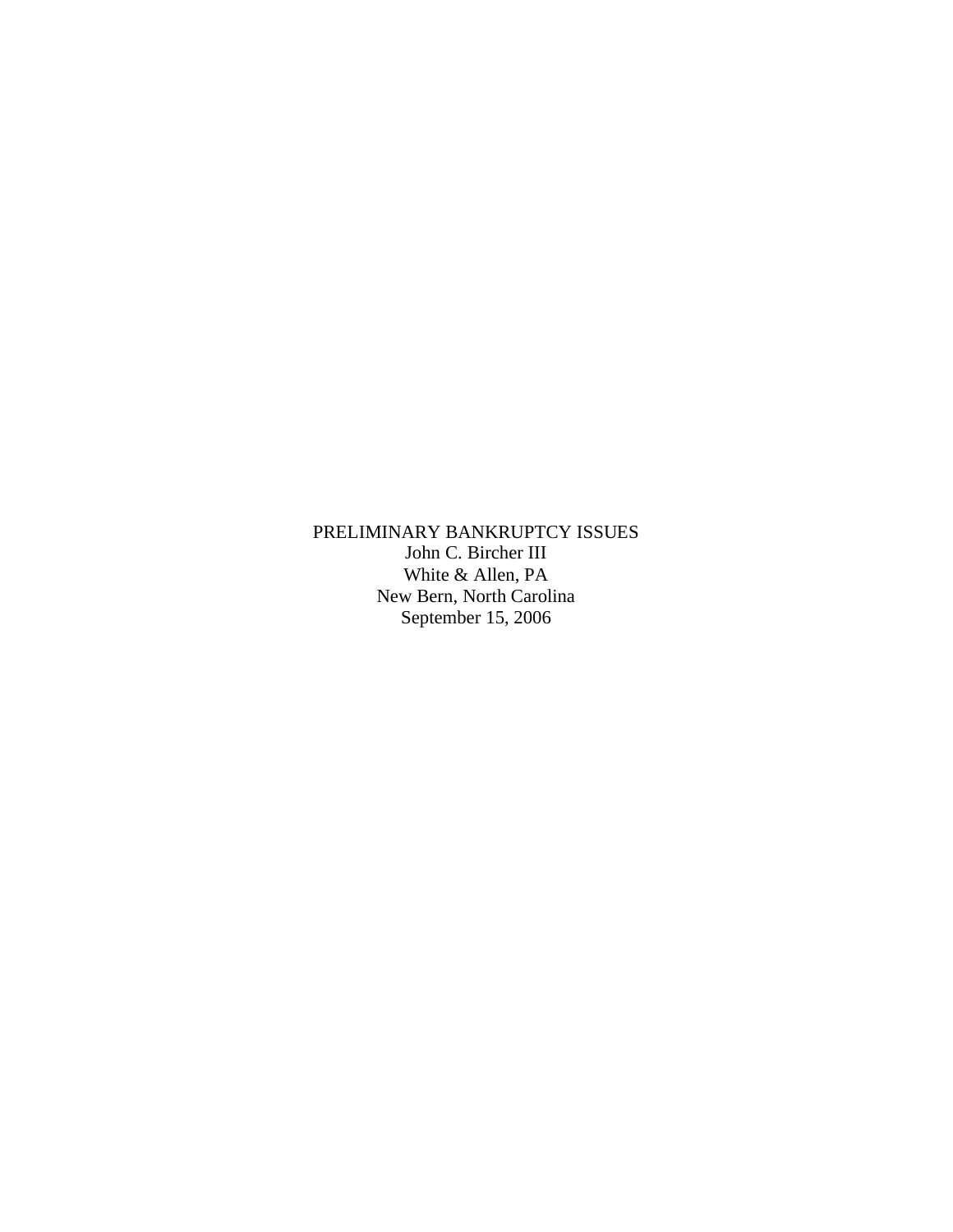- I. Overview of Code, Rules, Common Forms and Jurisdiction
	- A. The Bankruptcy Code
		- 1. Chapter 1 General Provisions
		- 2. Chapter 3 Case Administration
		- 3. Chapter 5 Creditors, Debtors and The Estate
		- 4. Chapter 7 Liquidation
		- 5. Chapter 9 Adjustment of Debts of a Municipality
		- 6. Chapter 11 Reorganization
		- 7. Chapter 12 Adjustment of Debts of Family Farmer/Fisherman
		- 8. Chapter 13 Adjustment of Debts of an Individual
	- B. The Federal Rules of Bankruptcy Procedure

1. Rules 1001-1021 Commencement of Case; Proceedings related to Petition and Order for Relief

2. Rules 2001-2020 Officers and Administration; Notices; Meetings; Examinations; Elections; Attorneys and Accountants

3. Rules 3001-3022 Claims and Distribution to Creditors and Equity Interest Holders; Plans

- 4. Rules 4001-4008 The Debtor; Duties and Benefits
- 5. Rules 5001-5012 Courts and Clerks
- 6. Rules 6001-6011 Collection and Liquidation of the Estate
- 7. Rules 7001-7087 Adversary Proceedings

8. Rules 8001-8020 Appeals to District Court or Bankruptcy Appellate Panel

- 9. Rules 9001-9036 General Provisions
- C. The Bankruptcy Petition and Schedules
	- 1. Disclosure of Compensation of Attorney
	- 2. Notice to Individual Consumer Debtor
	- 3. Statement of Monthly Income and Means Test Calculation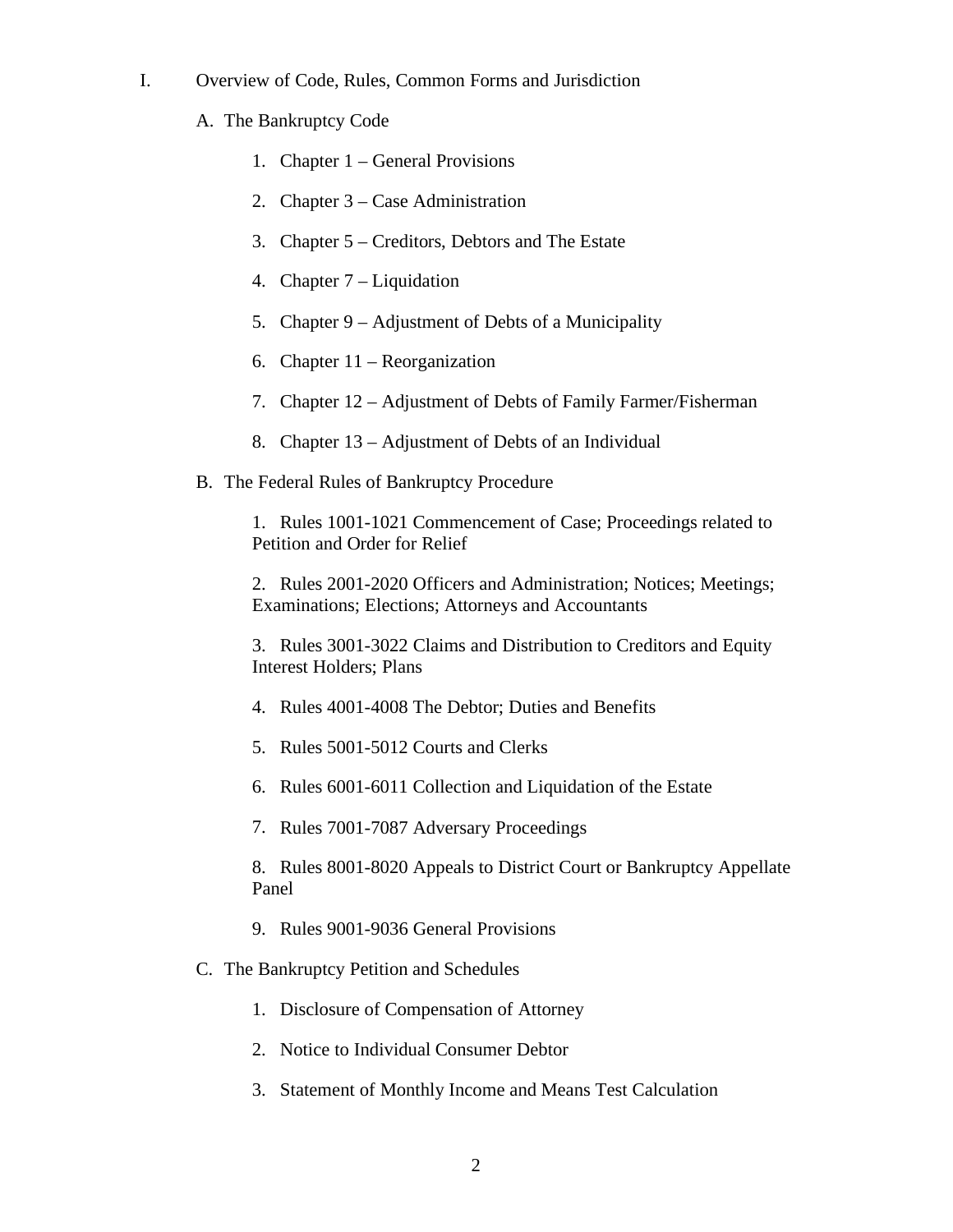- 4. Voluntary Petition
- 5. Summary of Schedules
- 6. Statistical Summary of Certain Liabilities
- 7. Schedule A Real Property
- 8. Schedule B Personal Property
- 9. Schedule C Property Claimed as Exempt
- 10. Schedule D Creditors Holding Secured Claims
- 11. Schedule E Creditors Holding Unsecured Priority Claims
- 12. Schedule F Creditors Holding Unsecured Nonpriority Claims
- 13. Schedule G Executory Contracts and Unexpired Leases
- 14. Schedule H Codebtors
- 15. Schedule I Current Income of Individual Debtor(s)
- 16. Schedule J Current Expenditures of Individual Debtor(s)
- 17. Declaration Concerning Debtor's Schedules
- 18. Statement of Financial Affairs
- 19. Chapter 7 Individual Debtor's Statement if Intention
- D. Proof of Claim
	- 1. Procedure and form
	- 2. Objections
- E. Notice of Appearance
	- 1. Form
- F. Jurisdiction of Bankruptcy Cases
	- 1. 28 USC § 1334 Bankruptcy Cases and Proceedings
		- a) United States District Courts have original and exclusive jurisdiction of all cases under title 11
	- 2. 28 USC § 151 Designation of bankruptcy courts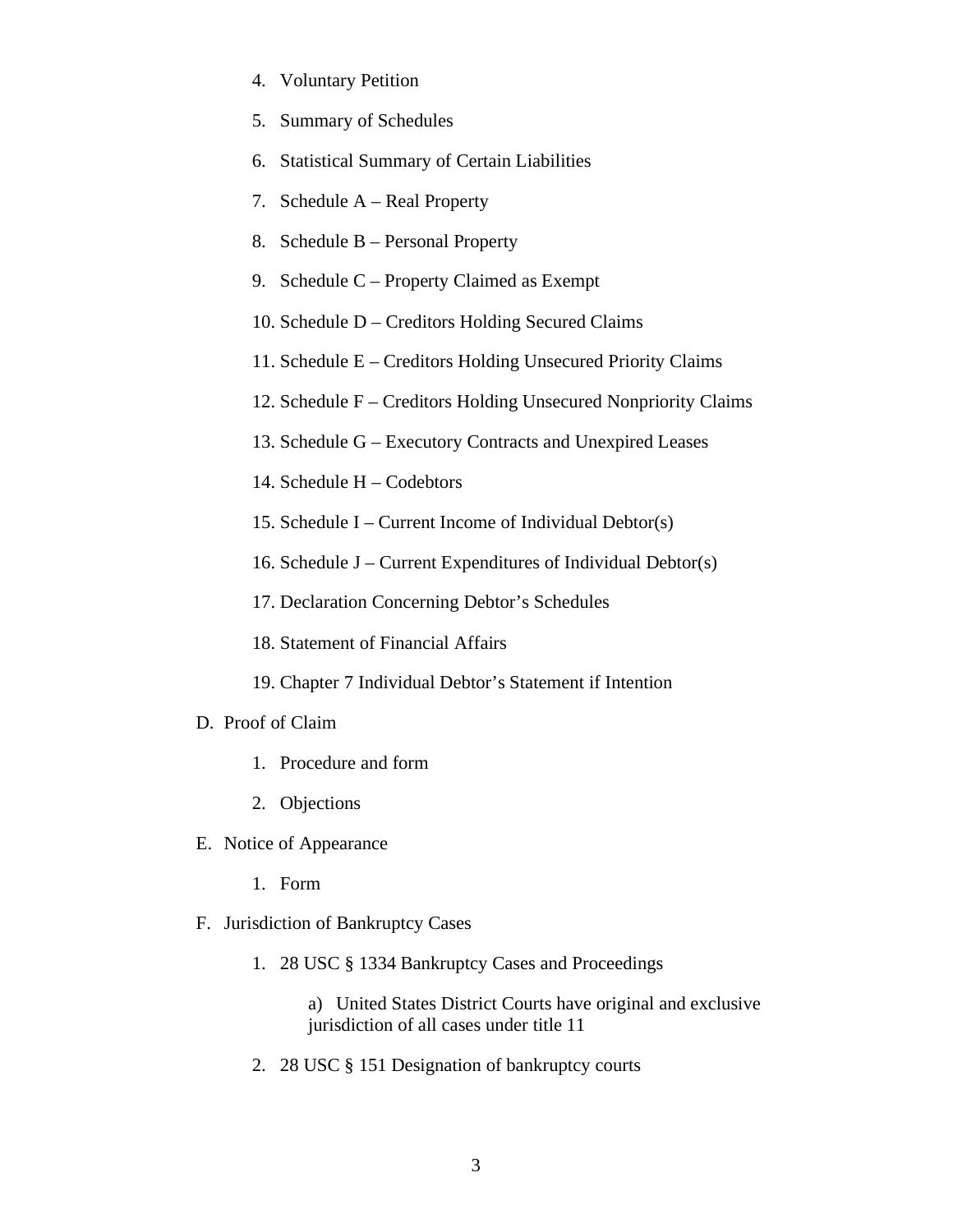a) the bankruptcy judges in regular active service shall constitute a unit of the district court to be known as the bankruptcy court for that district. (the bankruptcy judges serve at the pleasure of the district court)

3. 28 USC § 152 Appointment of bankruptcy judges

a) Bankruptcy judges shall serve as judicial officers of the US district court established under Article III of the US constitution

- II. The Bankruptcy Code 11 USC § 101 et seq. (New BAPCPA sections underlined).
	- A. Chapter 1 General Provisions
		- 1. 101 Definitions
			- a) Debt Relief Agency who is a debt relief agent?

Under the Bankruptcy Abuse prevention and Consumer Protection Act of 2005, Congress determined (among other things) that it should specifically define and hold accountable persons that assist potential debtors in counseling and filing bankruptcy. Unfortunately, this exercise created more uncertainty as to the meaning and scope of an attorney's responsibilities as concerns persons that are considering filing bankruptcy. It also raises the issue of whether a nonbankruptcy attorney falls within the definition of "debt relief agency" during the course of representation of the client that may not even be initially considering bankruptcy relief.

One may ask what the ramifications are in being labeled a "Debt Relief Agency?" The Code has three brand-new sections, 11 USC § 526, 527, and 528 entitled "Restrictions on Debt Relief Agencies", "Disclosures" and "Requirements for Debt Relief Agencies" respectively. I include the complete text of these sections as an exhibit to this manuscript. There are numerous do's and don't's for persons and firms labeled "debt relief agencies," including restrictions on advertising. The Act goes so far as to require DRA's to include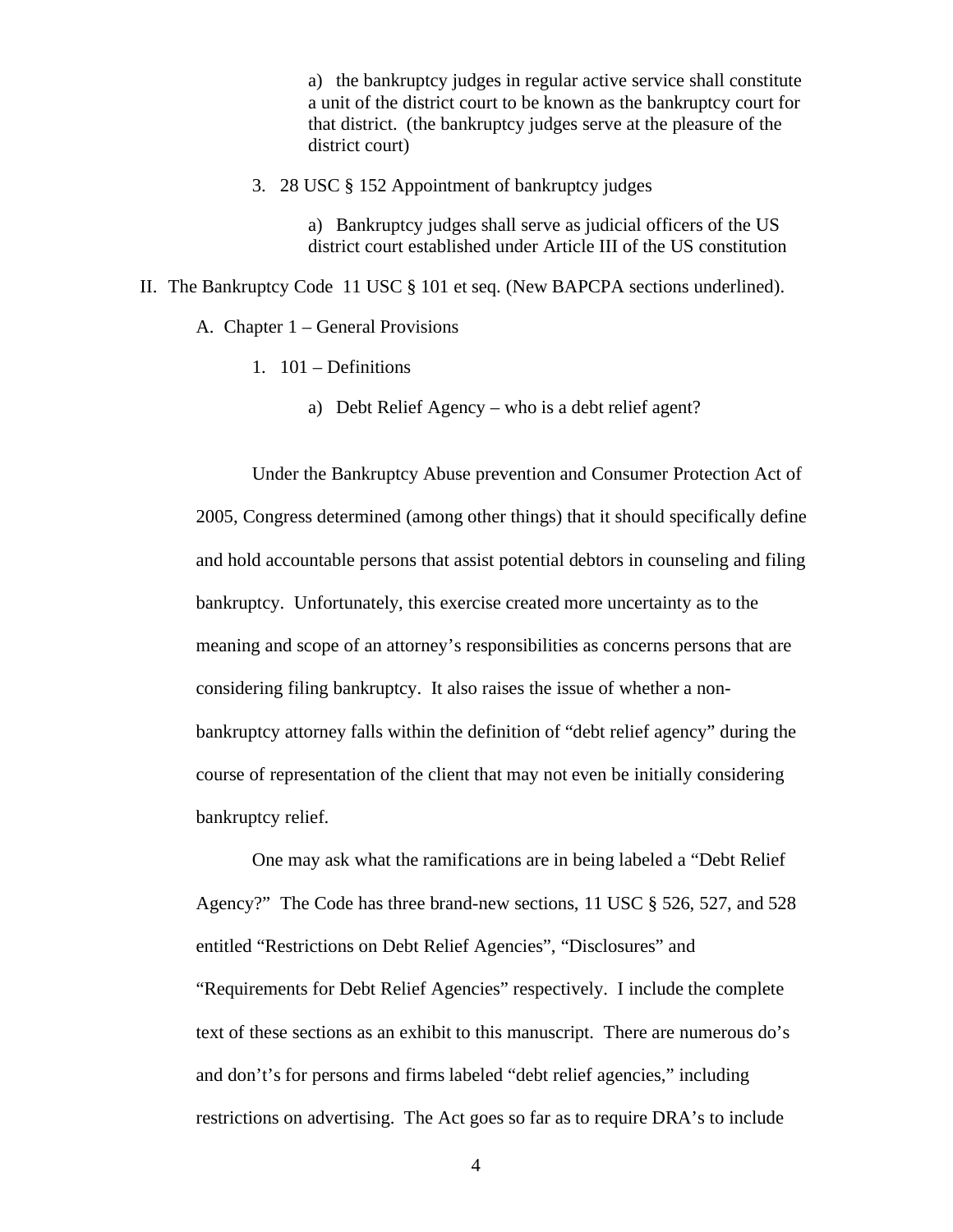specific language in any advertisement (which would include yellow page

advertising) concerning credit defaults, mortgage foreclosures, eviction

proceedings, excessive debt, debt collection pressure, or the inability to pay and

consumer debt. The Code, in section 528(b)(2), reads:

*An advertisement, directed to the general public, indicating that the debt relief agency provides assistance with respect to credit defaults, mortgage foreclosures, eviction proceedings, excessive debt, debt collection pressure, or inability to pay any consumer debt shall-* 

- *(A) disclose clearly and conspicuously in such advertisement that the assistance may involve bankruptcy relief under this title; and (B) include the following statement: "We are a debt* 
	- *relief agency. We help people file for bankruptcy relief under the Bankruptcy Code." or a substantially similar statement.*

This subsection is just a small part of DRA requirements for notice to the

public, as well as interaction with the public. Refer to the exhibits attached for

the entire statute as codified.

Now that we completely understand what a DRA is, let's dissect whether

you, a non-bankruptcy practitioner, are a Debt Relief Agency. 11 USC §

101(12A) reads:

*The term "Debt Relief Agency" means any person who provides any bankruptcy assistance to an assisted person in return for payment of money or other valuable consideration, or who is a bankruptcy petition preparer under section 110 but does not include-* 

- *(A) any person who is an officer, director, employee, or agent of a person who provides such assistance or of the bankruptcy petition preparer;*
- (B) *a nonprofit organization that is exempt from taxation under section 501(c)(3) of the Internal Revenue Code of 1986;*
- (C) *a creditor of such assisted person, to the extent that the creditor is assisting such assisted person to restructure any debt owed by such assisted person to the creditor;*
- (D)*a depository institution (as defined in section 3 of the FDIA), or any Federal credit union or State credit union, or any affiliate or subsidiary of such depository institution or credit union; or*
- (E) *an author, publisher, distributor, or seller of works subject to copyright protection under title 17, when acting in such capacity*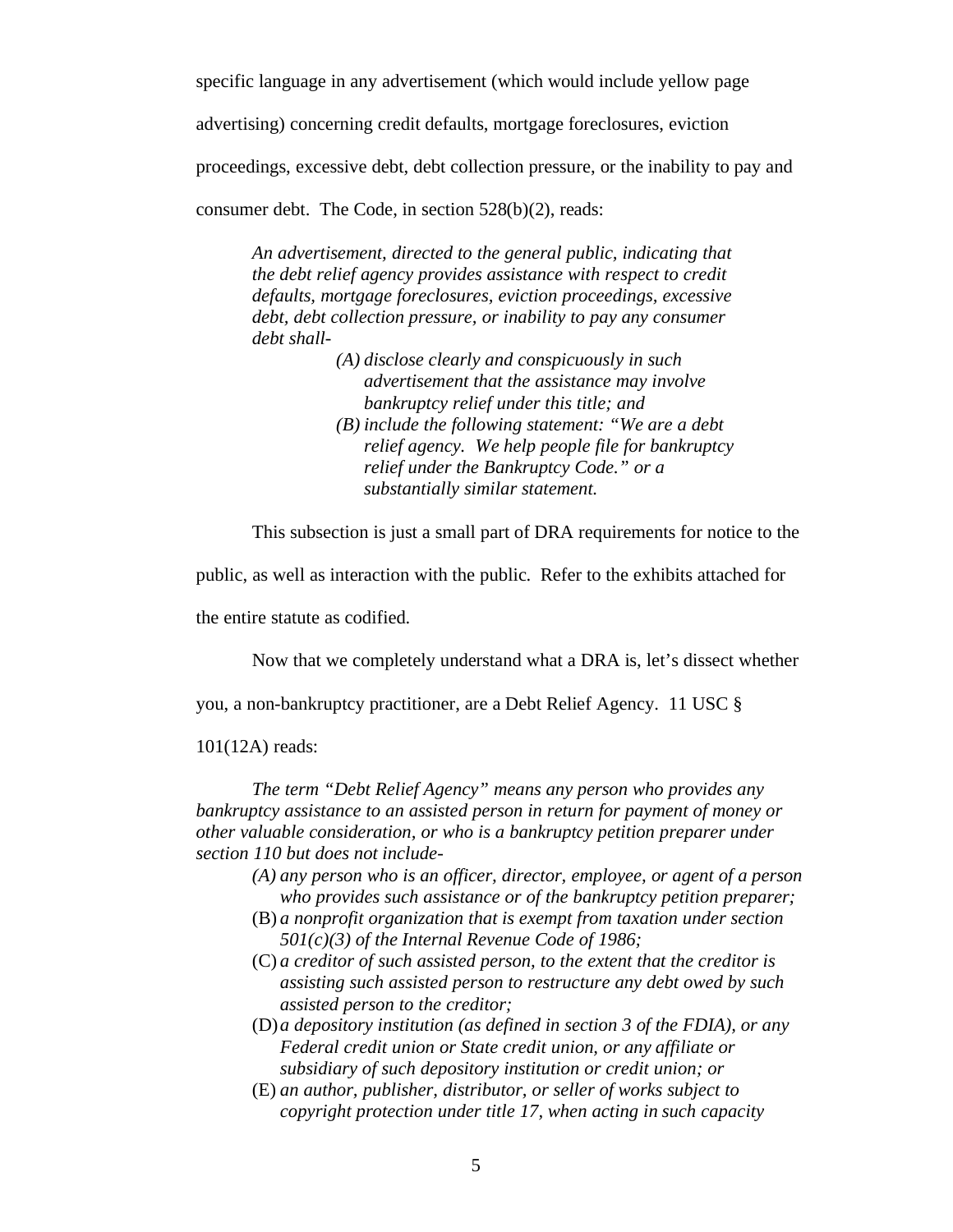Before making a final decision as to whether you are covered by this section, you should look at a few more definitions. The first clause of this section has three different phrases and words that are also defined in the Code. A "*person*" includes an individual, partnership, and corporation, but does not include a governmental unit except in certain circumstances more specifically set forth in § 101(41). Next, the phrase "*bankruptcy assistance*" is defined as follows:

§ 101(4A) *The term "bankruptcy assistance" means any goods or services sold or otherwise provided to an assisted person with the express or implied purpose of providing information, advice, counsel, document preparation, or filing, or attendance at a creditors' meeting or appearing in a case or proceeding on behalf of another or providing legal representation with respect to a case or proceeding under this title.* (emphasis added)

And just when you thought we were finished, we must look at the definition of "assisted person", especially since it is used not only in the definition of a "debt relief agency," but also in the definition of "bankruptcy assistance." An "assisted person" is defined as:

§ 101(3) *The term "assisted person" means any person whose debts consist of primarily consumer debts and the value of whose nonexempt property is less than \$150,000.00.*

Arguably, this definition includes practically all consumers living in the

US that have financial problems and that are eligible for consumer debt relief

under the Code (the eligibility requirements for filing are covered later in this

seminar). Interestingly, this definition even covers persons who may not be

looking for bankruptcy relief, but may have domestic issues, workers'

compensation or personal injury cases, lender liability claims, among other types

of non-bankruptcy claims and issues.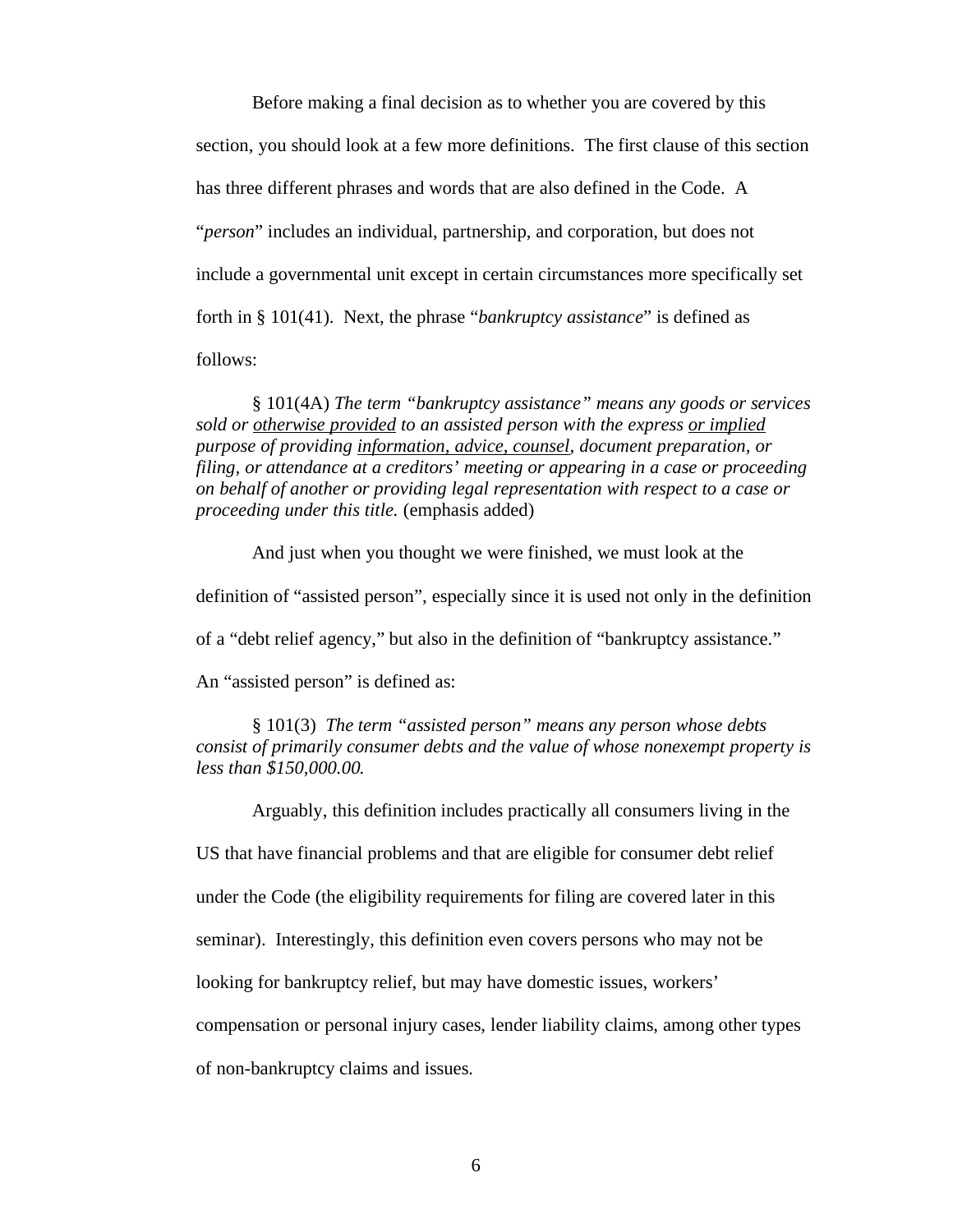Just imagine a consultation with a prospective domestic client regarding a potential equitable distribution claim. One of the first inquiries as a domestic attorney is to decide whether an ED claim is viable. Second, you must analyze the assets and liabilities of the parties, then advise that client of all the options that are available concerning the assets and liabilities. Some of that advice may not be sufficient or complete without some discussion of whether insolvency relief is appropriate. The same can be said for any area of the law that involves a client's (assisted person) financial situation since most claims brought in most areas of the law involve money damages, payment of money or receipt of money. Therefore, it could be argued that you, the non-bankruptcy attorney are subject to the provisions of the Code that concern providing advice or assistance to a client, whether or not his/her purpose in consulting with you initially involves bankruptcy at all.

To the non-bankruptcy practitioner, the amended definitions in the Code certainly cast a wide net over attorneys, arguably including those that have no intention of ever filing a petition for bankruptcy relief. In fact, these "consumer protection" provisions could have a chilling effect on attorneys giving advice to clients.

## b) You Choose – Zealous Representation or Obey the Code?

There are several motions/adversary proceedings being filed across the country asking the courts to interpret these provisions, with some asking that attorneys be excluded from the definition of "Debt Relief Agency," mainly because the definitions can be construed to prohibit attorneys from zealously representing their clients. Attorneys are stuck between the proverbial "rock and a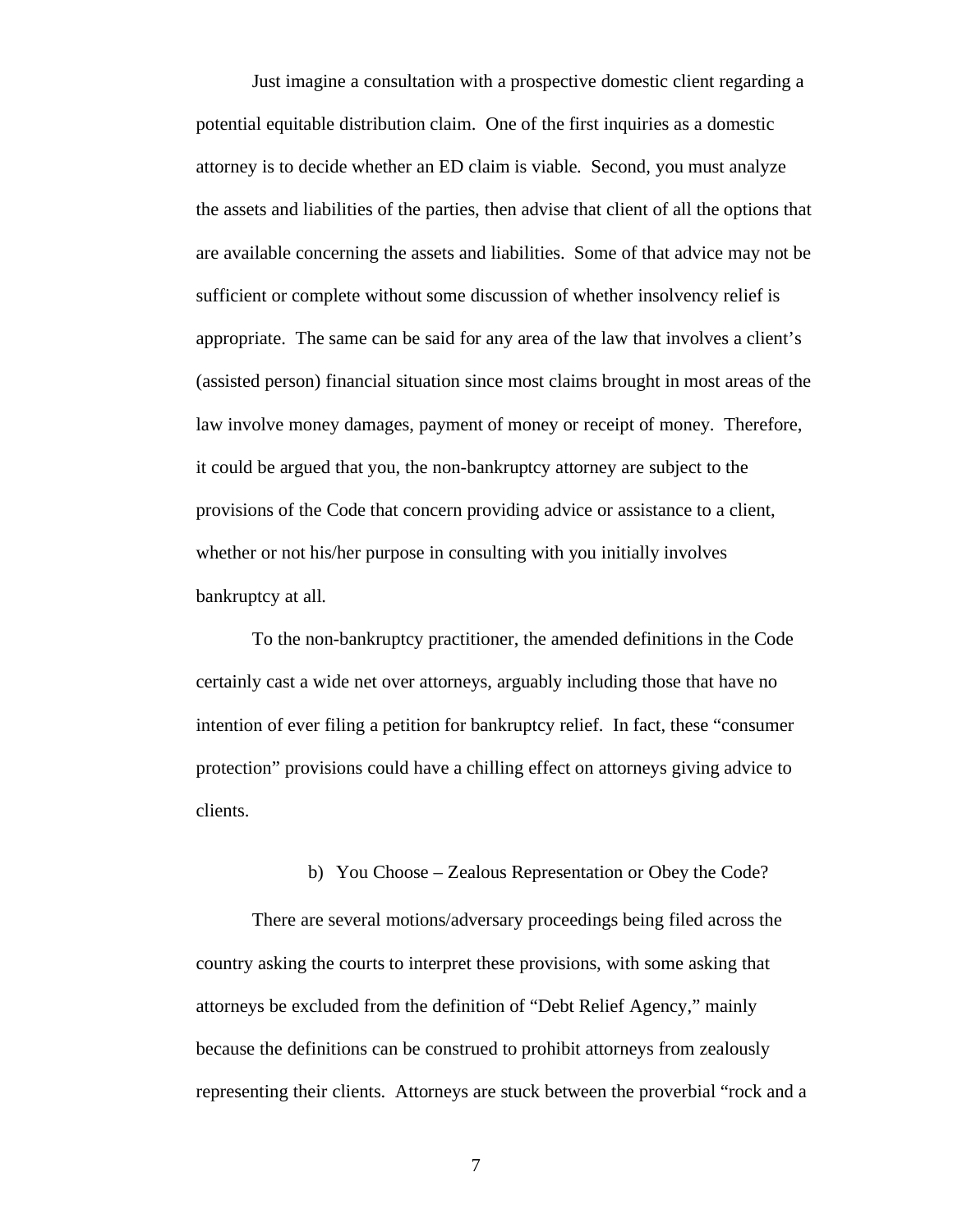hard place" if one construes the definitions literally, for there are parts of sections 526-528 that prohibit attorneys from providing adequate and accurate advice. For example, 11 USC § 526(a)(4) prohibits a debt relief agency from advising an "assisted person" or "prospective assisted person"[which, by the way, is not defined in the Code] to "incur more debt in contemplation of such person filing a case under this title..."

 If you assume that a non-bankruptcy attorney could be defined as a DRA, and if you advise that domestic client to refinance or consolidate some of their debt, which may be the best advice for their situation, you could run afoul of the Code, subjecting you to action by the consumer protection division of the state attorney general's office [see 11 USC  $\S$  526(c)(3)] as well as other state civil remedies.

Where does this leave the non-bankruptcy practitioner? It is unclear whether the state attorney general's office would actually bring such a case against a DRA, however, until a case is ripe for determination, that is, a DRA gave certain advice that may run afoul of this section, this will be an academic exercise. The alternative to this is possibly not adequately or zealously representing your client by providing adequate or accurate advice, subjecting the attorney to discipline by the State Bar. Not much of a choice, is it?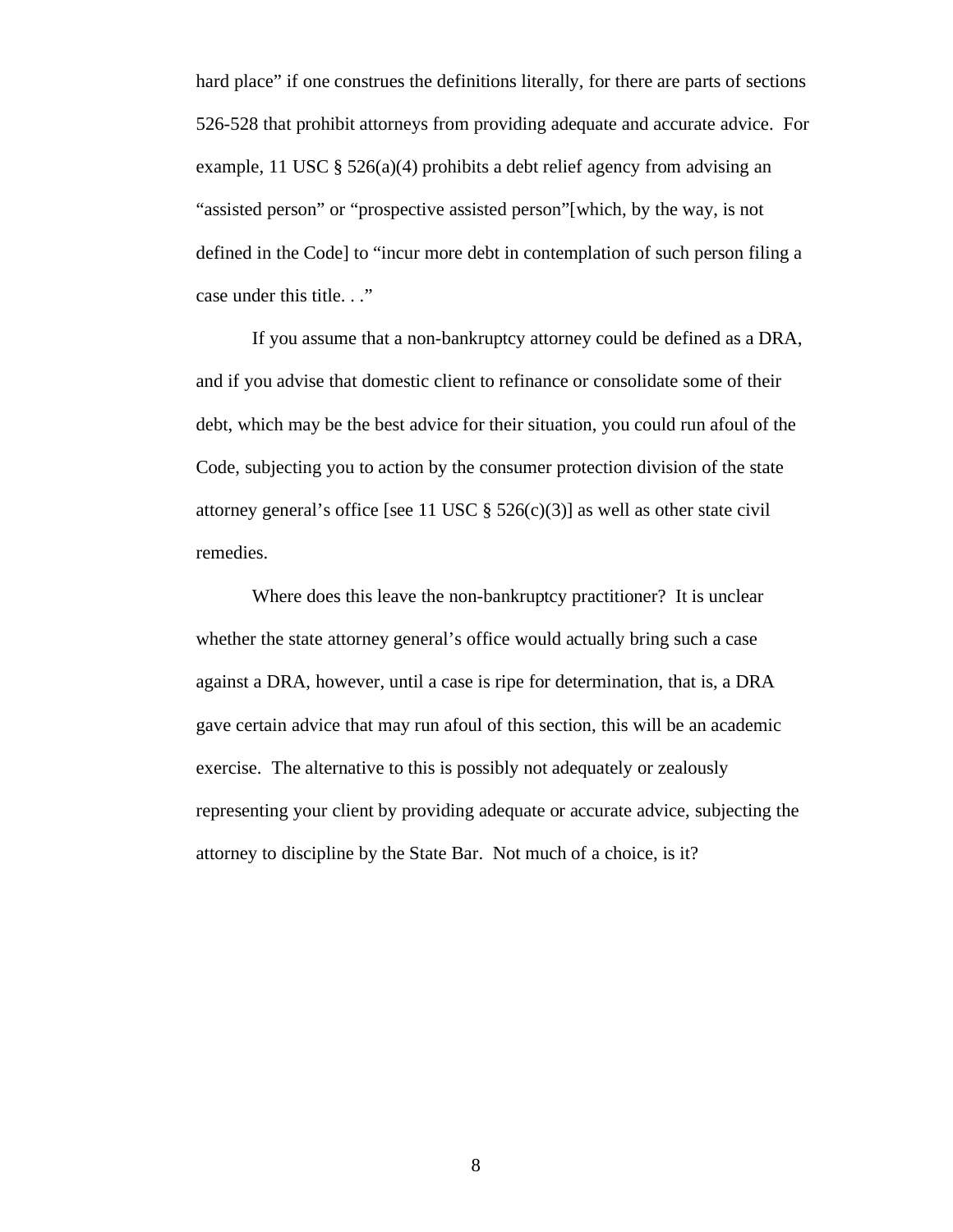- 2. 102 Rules of Construction
- 3. 109 Who may be a debtor

4. 111 – Nonprofit budget and credit counseling agencies; financial management instructional courses

- 5. 112 Prohibition on disclosure of name of minor children
- B. Chapter 3 Case Administration
	- 1. Subchapter I Commencement of a Case
		- a) 301 *Voluntary Cases* –

*(1) A voluntary case under a chapter of this title is commenced by the filing with the bankruptcy court of a petition under such chapter by an entity that may be a debtor under such chapter.* 

*(2) The commencement of a voluntary case under a chapter of this title constitutes an order for relief under such chapter.* 

(*Please see the exhibits attached to this manuscript for an explanation of the petition and required schedules necessary to commence and maintain a voluntary case.*)

> b) 303 – Involuntary Cases – (see exhibit attached for a complete reading of this section)

An involuntary case is rare, however, it can be a valuable tool for creditors

to force a debtor into fair and equitable treatment of said debtor's obligations.

Simply stated, the code allows an involuntary case only in chapters 7 and 11, and

it also requires there to be three or more entities that are holders of a

noncontingent claims if the noncontingent undisputed claims aggregate at least

\$12,300 more than the value of any lien on property of the debtor securing such

claims held by the holders of such claims. If there are fewer that 12 such holders,

(subject to specific exclusions found in the statute), then one holder of a claim as

defined above may file an involuntary petition.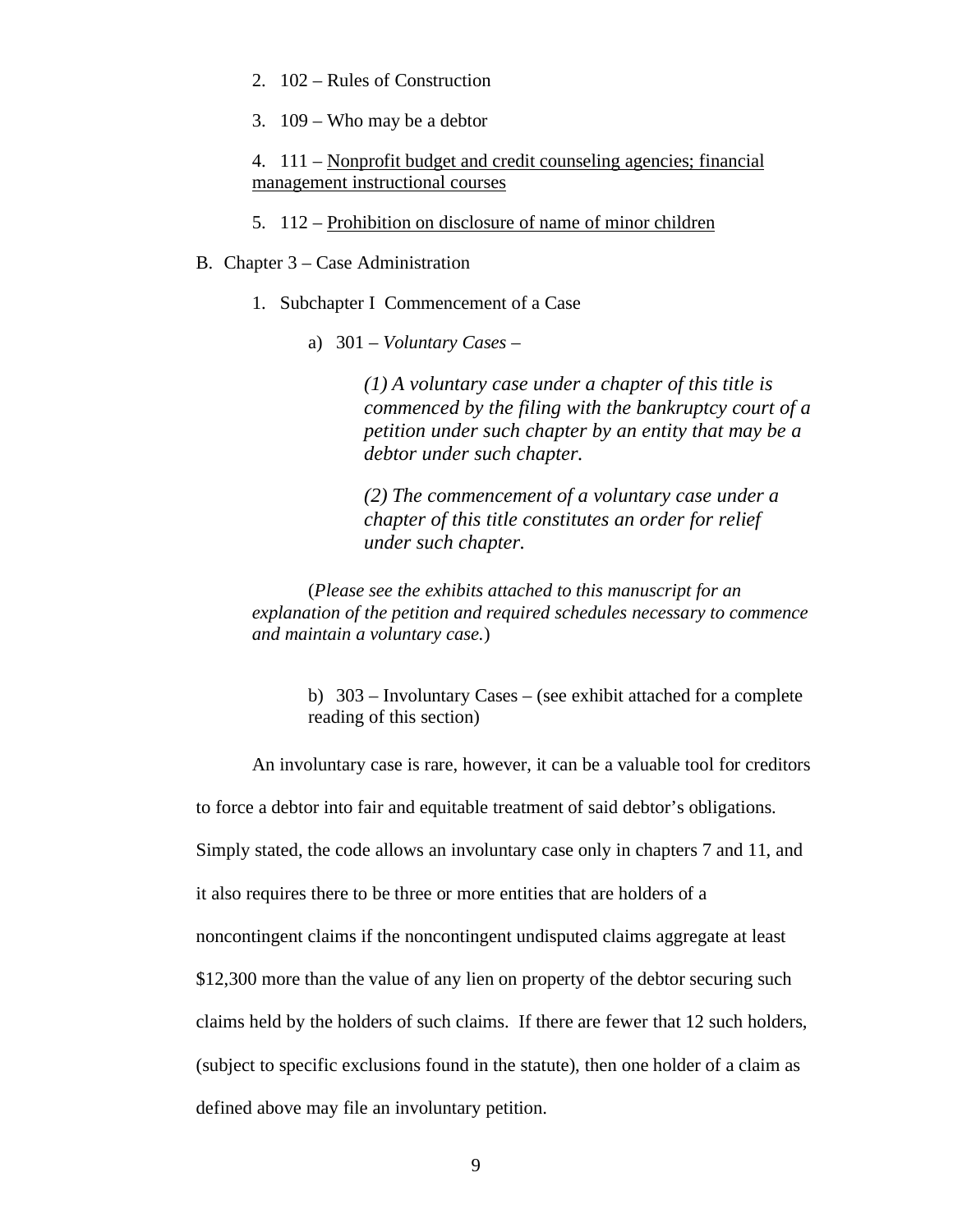An involuntary petition may be an effective tool for creditors in situations where a corporation is being mismanaged or a partnership has division among its partners as to the operation of the partnership. It can also be effective simply as a threat to a debtor in negotiations with creditors. The existence of an involuntary filing can tip the scales for a potential debtor to seek bankruptcy relief or to offer a workout outside bankruptcy.

Some of the difficulties in amassing three or more holders involve any one creditor's knowledge of the existence of another holder, the amount of the holder's claim, whether the holder's claim is contingent, and whether the value of the debtor's property provides sufficient value to qualify under this section.

C. Chapter 5 – Creditors, Debtors and the Estate

- 1. Subchapter I Creditors and Claims
	- a) 501 Filing Proofs of Claims or Interests

11 USC § 501 provides, in part, that a creditor may file a proof of claim, and if a creditor does not timely file a claim, and entity liable to such creditor may file one. The statute also provides that a debtor or trustee may file a claim.

A claim is defined simply as a right to payment, whether the right has been reduced to judgment, liquidated, unliquidated, fixed, contingent, matured, unmatured, disputed, undisputed, legal, equitable, secured or unsecured or even the right to an equitable remedy under certain conditions found in 11 USC § 101(5).

Filing a proof of claim identifies a creditor's right to payment in a particular case. This filing is the creditor's opportunity to establish its position relative to the debtor, and it also provides the court and trustee (if applicable) with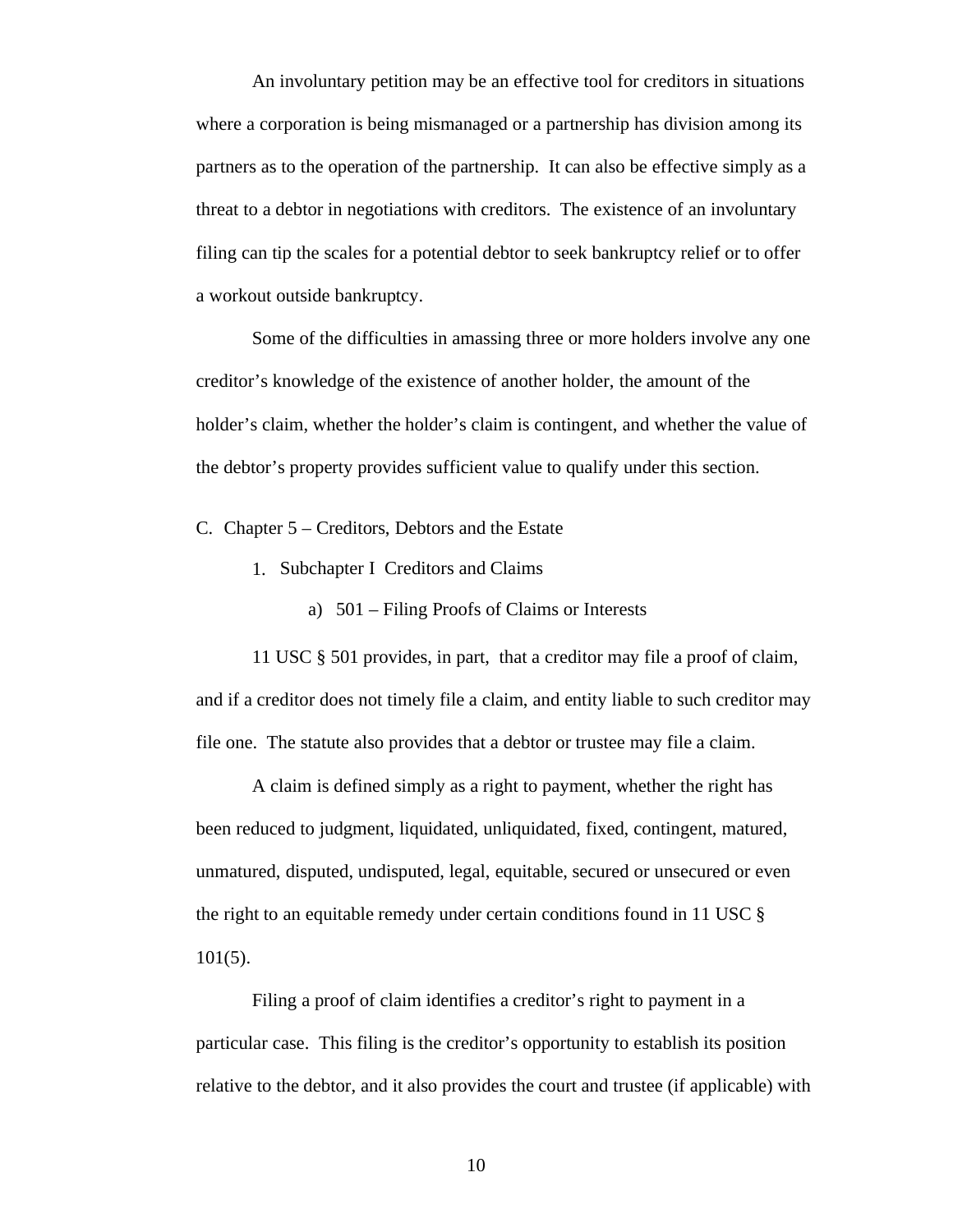information to establish that creditor's position relative to the debtor. Because of this, it is crucial that the creditor's proof of claim be filed on time and be accurate regarding the debt. A creditor with a secured claim must attach any and all proof of said security, including any note, security agreement, and evidence of security such as a deed of trust or title. The bankruptcy courts look to state law regarding the existence of a valid security instrument, whether it exists under UCC or other state law. Unsecured claimants must also provide proof that there is a debt, such as an invoice, contract, note, account statement sufficient to show the court that there is a debt owing.

Currently, in Chapter 13 cases, all proofs of claim are filed with the office of the chapter 13 trustee for each case. The clerk of court does not docket chapter 13 claims on the claims register. Creditors must file a claim on time with the appropriate trustee's office with all the appropriate documentation to ensure payment on their claim. Otherwise, the creditor is subject to objection by the trustee or the debtor if the information provided is inaccurate or insufficient to receive treatment according to the filed claim.

Chapter 7 cases are treated differently than Chapter 13. In chapter 7 cases, a creditor should not file a claim until it receives notice from the court that assets have been located and that the Chapter 7 trustee intends to reduce the asset to money and pay unsecured creditors. Once that notice has been sent to creditors, they have a certain time frame within which a claim must be filed. The same rules apply to the claim filing in that a creditor must substantiate its claim sufficiently to avoid an objection by the trustee or the debtor. Unlike Chapter 13 cases, the clerk's office is the appropriate venue for filing a chapter 7 claim.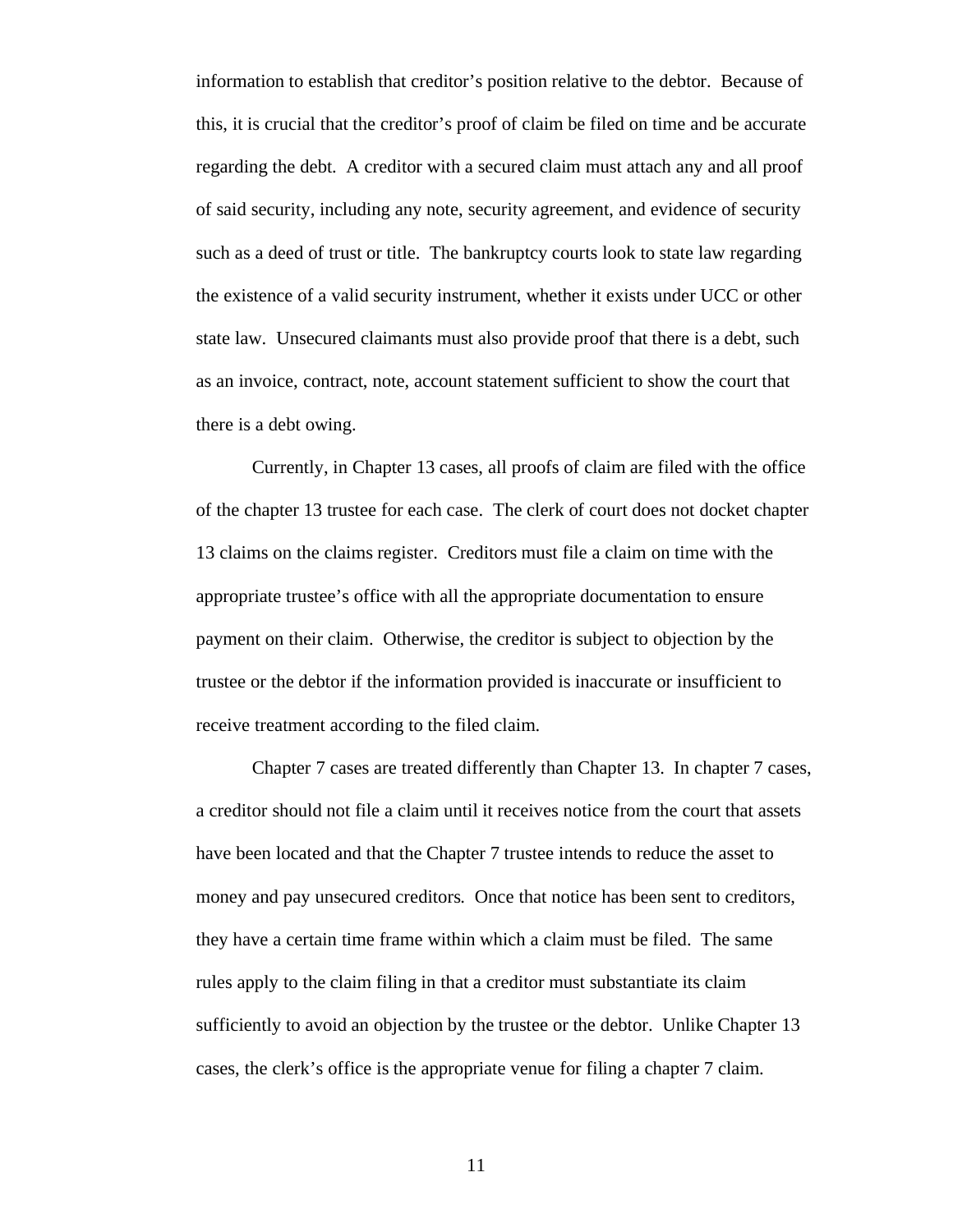Claims in Chapter 11 cases are likewise filed with the clerk of court and made a part of the claims register, accessible on the court's website.

Within the next year (and most likely by the end of this year) all bankruptcy courts will require electronic filing of proofs of claim in all chapters. Some bankruptcy courts require electronic filing already. Current information about these requirements can be found at each district's website. This is crucial for creditors that do not have electronic filing access, as well as attorney that represent creditors.

- b) 502 Allowance of Claims or Interests
- c) 506 Determination of Secured Status
- d) 507 Priorities
- 2. Subchapter II Debtor's Duties and Benefits
	- a) 521 Debtor's Duties
	- b) 522 Exemptions

c)  $523$  – Exceptions to Discharge (main goal of debtor – to get the discharge – creditor tries to except their debt – last resort for most creditors)

- d) 526 Restrictions on Debt Relief Agencies
- e) 527 Disclosures
- f) 528 Requirements for Debt Relief Agencies

The purpose of this manuscript is provide the non-bankruptcy practitioner with a thumbnail sketch of some of the more general issues that confront non-bankruptcy practitioners. Obviously, there are several sections of the code not covered that may apply to your client, and the best advice that can be offered is to refer your prospective creditor or debtor client to a competent bankruptcy attorney to fully protect and preserve